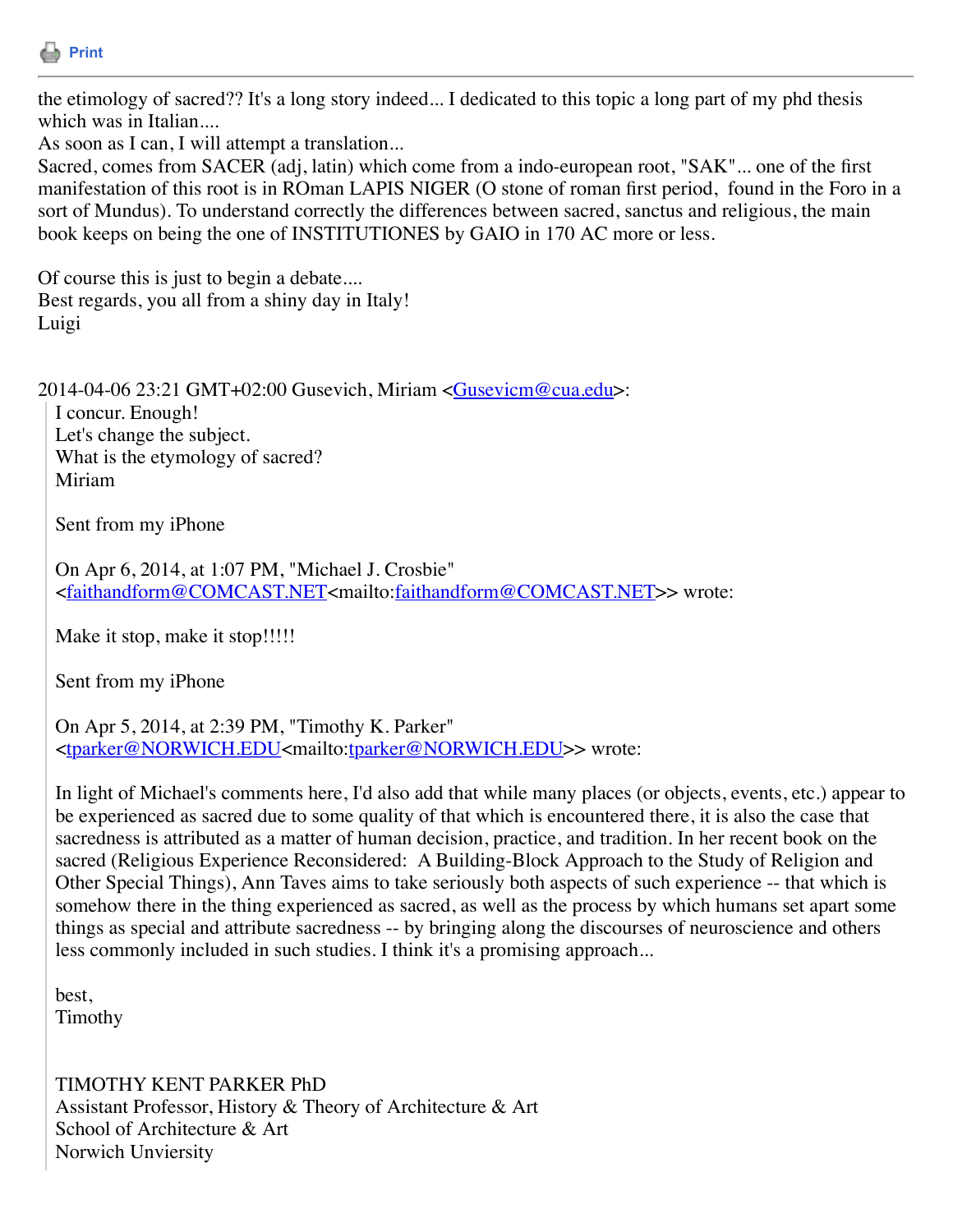Northfield, VT [tparker@norwich.edu](mailto:tparker@norwich.edu)<mailto:[tparker@norwich.edu](mailto:tparker@norwich.edu)> / [802-485-2629](tel:802-485-2629)

On Apr 5, 2014, at 12:26 AM, Benedikt, Michael L wrote:

It is a Greco-pagan idea, revived by Heidegger, that gods are to be found in certain places and not others, and thus God too. In the Abrahamic tradition, there is one God and "He" is everywhere "as close as the vein in your neck" (which is how Muhammad put it). God is neither in "thick places" nor in "thin places;" neither in intimate places nor grand ones; neither at Disneyland nor Lourdes…necessarily. God is everywhere truth is being told, good is being done, and beauty is being made, not by nature or automatically, but by beings like us, free to do otherwise. IMHO, of course. Michael

Michael Benedikt Hal Box Chair in Urbanism ACSA Distinguished Professor Director, Center for American Architecture and Design School of Architecture The University of Texas at Austin, Texas 78712 [512-471-9890](tel:512-471-9890)

\_\_\_\_\_\_\_\_\_\_\_\_\_\_\_\_\_\_\_\_\_\_\_\_\_\_\_\_\_

<http://soa.utexas.edu/caad> [http://www.mbenedikt.com](http://www.mbenedikt.com/)<<http://www.mbenedikt.com/>>

On Apr 4, 2014, at 8:00 PM, DAVID KRIZAJ <[david.krizaj@HSC.UTAH.EDU](mailto:david.krizaj@HSC.UTAH.EDU)<mailto:[david.krizaj@HSC.UTAH.EDU>](mailto:david.krizaj@HSC.UTAH.EDU)> wrote:

It is kind of trivial to blame Disney Co. for crass commercialism.

Wouldn't you say that beauty and the capacity for accessing "thin spaces" are in the eyes (and hearts) of the beholder? After all, we can recognize vulgarity and banality because they are in us as well.

If some people (& their kids) get a transcendent experience in Anaheim, more power to them. I am thinking of people living in Kibera or Dharavi , perfectly content and happy… perhaps happier than many of us….and able to find beauty in little things. One also could live at Piazza Navona, Faroe Islands or camp on top of Uluru and be oblivious & disconnected.

I wonder if believing that the sacred tends to hide in 'special' places is a contradiction in terms. What if these places are special because they allow those of us who are spiritually dense to get closer to that feeling-experience that is always already present?

David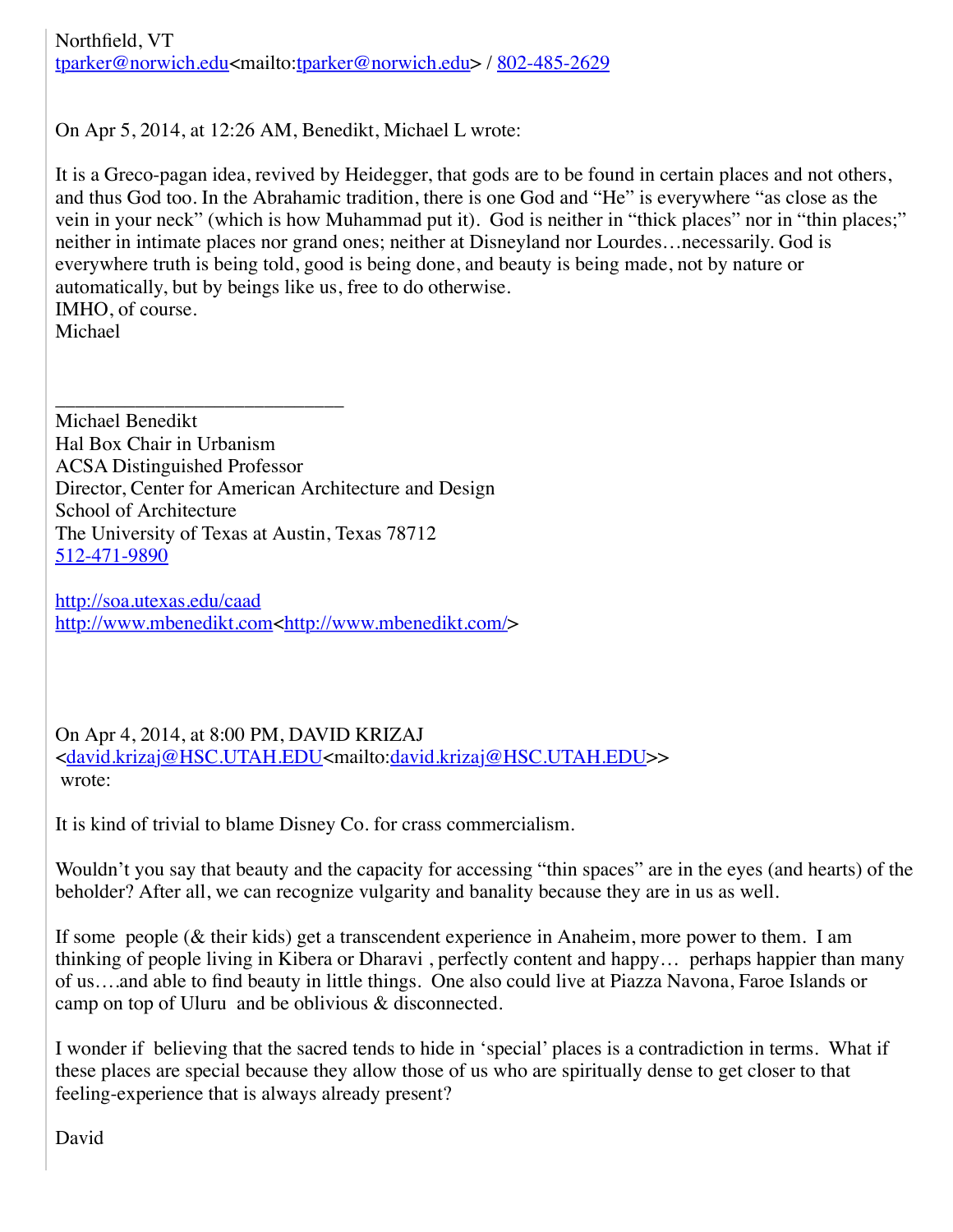-- David Krizaj, Ph.D. Associate Professor Deputy Director of Research Dept. of Ophthalmology & Visual Sciences John A. Moran Eye Center 65 Mario Capecchi Dr. University of Utah School of Medicine Salt Lake City, UT 84132 phone: [801-213-2777](tel:801-213-2777) office [801-213-2770](tel:801-213-2770), 2774 lab Fax: [801-587-8314](tel:801-587-8314) Email: [david.krizaj@hsc.utah.edu<](mailto:david.krizaj@hsc.utah.edu)mailto[:david.krizaj@hsc.utah.edu>](mailto:david.krizaj@hsc.utah.edu) [http://krizajlab.vision.utah.edu](http://krizajlab.vision.utah.edu/)<[http://krizajlab.vision.utah.edu/>](http://krizajlab.vision.utah.edu/)

From: <Tassinary>, Louis [<ltassinary@ARCH.TAMU.EDU](mailto:ltassinary@ARCH.TAMU.EDU)<mailto:[ltassinary@ARCH.TAMU.EDU](mailto:ltassinary@ARCH.TAMU.EDU)>> [Reply-To: ACS is a new scholarly forum on architecture and spiritualit <AM-CARC-ACS-](mailto:AM-CARC-ACS-L@LISTSERV.TAMU.EDU)L@LISTSERV.TAMU.EDU<mailto[:AM-CARC-ACS-L@LISTSERV.TAMU.EDU](mailto:AM-CARC-ACS-L@LISTSERV.TAMU.EDU)>> Date: Friday, April 4, 2014 at 1:06 PM To: "[AM-CARC-ACS-L@LISTSERV.TAMU.EDU](mailto:AM-CARC-ACS-L@LISTSERV.TAMU.EDU)<mailto:AM-CARC-ACS-L@LISTSERV.TAMU.EDU>"<AM-CARC-ACS-L@LISTSERV.TAMU.EDU<mailto:AM-CARC-ACS-L@LISTSERV.TAMU.EDU>> Subject: Re: Disney Monastic

Honestly, I'm quite disheartened by the ease with which some folks appear willing to be apologists for the Disney Empire. The relatively recent book by H. Giroux & G. Pollock (2010) titled "The Mouse that Roared: Disney and the End of Innocence" pretty much says it all. Quite understandably, and completely consistent with their corporate status, if they can increase revenue by being sexist or racist they will…and if they believe that supporting gay rights improves their bottom line they will support gay rights…and if they believe that pandering to the christian community will open new markets that were possibly closed by their support of gay rights they will support Disney Monastics. From a social science perspective there may quite a lot to learn about what relatively well-off folks are craving by conducting research on both those who seek and those who avoid this new form of "spiri-toursim" but why believe that this is anything but a Potemkin Village? To quote from their website, "Subliminal world-view messages of Disney rides will help monastics see how these spiritual realities are captured and translated in images of popular culture." Really?

\_\_\_\_\_\_\_\_\_\_\_\_\_\_ Louis G Tassinary, PhD JD Professor, VIZA Executive Associate Dean, CARC College of Architecture, TAMU We're imprisoned by misperceptions and all kinds of tribal animus. It's exhausting. [Teresa Wiltz<<http://www.theguardian.com/profile/teresa-wiltz>>]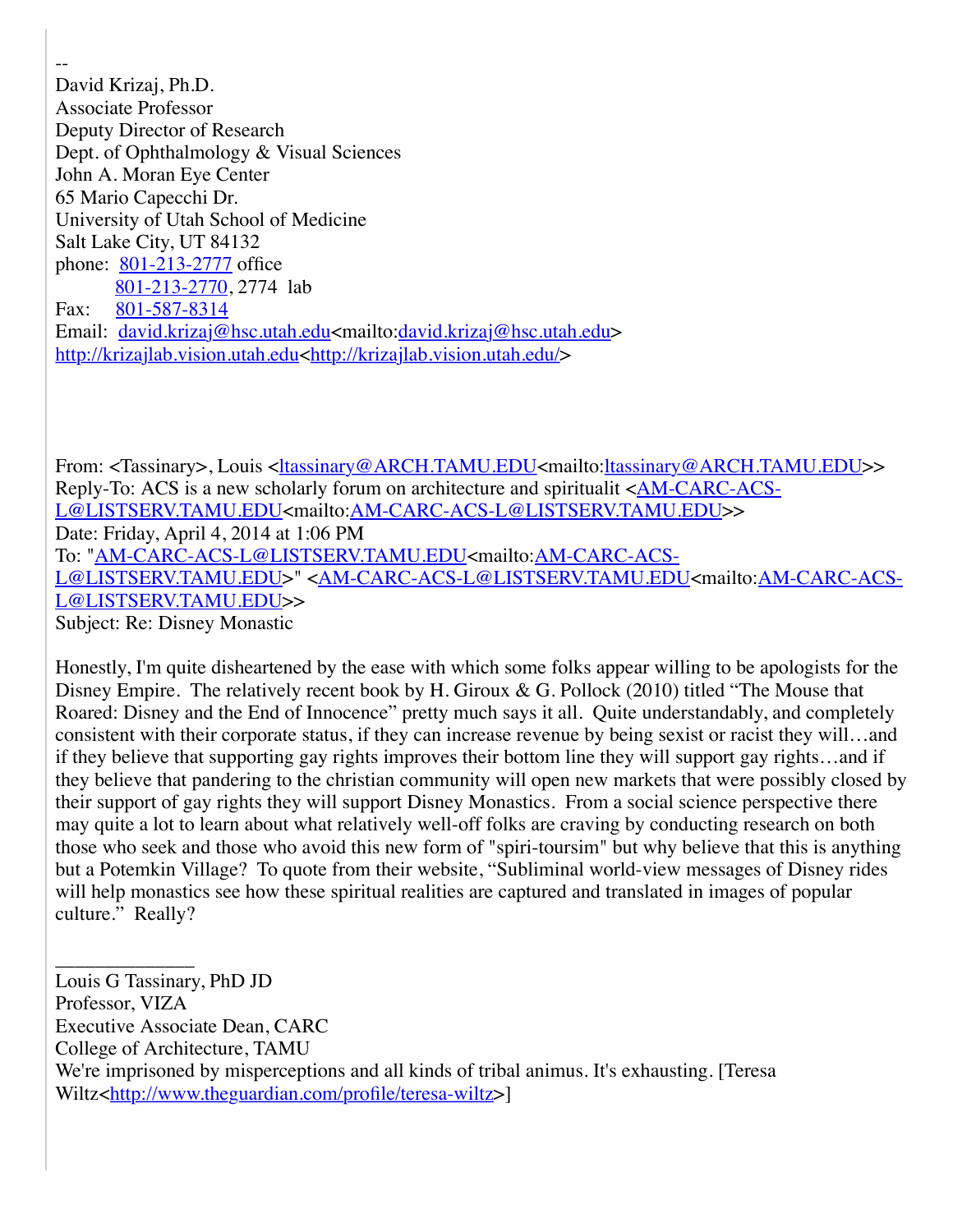On Apr 4, 2014, at 8:43 AM, Brandon Ro <[brro.sonrisas@GMAIL.COM<](mailto:brro.sonrisas@GMAIL.COM)mailto[:brro.sonrisas@GMAIL.COM>](mailto:brro.sonrisas@GMAIL.COM)> wrote:

This has been a great discussion thus far, but I must add my thoughts.

Having grown up going to Disneyland and watching their films as a child, the experience of that place (despite its 'plastic artificiality') did make 'real' some aspect of the fairytale, story, myth In a sense, I was re-living, re-experiencing the story....the myth... I was going back to the beginning of the time at the myth's conception, in illo tempore, as Mircea Eliade would say. Isn't this what religious rites and rituals attempt to do?

Over the course of time, my childhood perception of that place has been tainted, but I find an interesting parallel between the realm of the theme park and sacred architecture. Both are thematic in essence with their focus on commemorating a specific "mythicohistorical" event, place, or individual(s), as Lindsay Jones would say. In each case, if we use the words of Karsten Harries, there is a representation or representation of the myth. Some attempts, of course, are more plastic than others but all are attempting to paint an image of the imaginary, intangible, mythical, ineffable, numious qualities of reality.

Having worked very closely with Walt Disney Imagineering (the designer think tank behind the magic kingdom) on a few projects, their approach to design is very much in line with Travis Price's design process for Spirit of Place projects (albeit with much different results). Both attempt to find the essence of a culture, story, place, religion, myth. Then, they seek to (re)interpret it and make it alive, visible once again in built form. Both are about creating a lasting impression through architectural experience (commercial motivations aside). I know individuals who have had extremely powerful or profound architectural experiences in the world of Disney as well as in sacred places around the world.

So perhaps there is a place for spirituality in the world of Disney (for some)...Disney Monastic is indeed an interesting phenomenon.

BRANDON RO

On Thu, Apr 3, 2014 at 12:24 PM, charles <[charles@mcharlesbernstein.com](mailto:charles@mcharlesbernstein.com)<mailto:[charles@mcharlesbernstein.com](mailto:charles@mcharlesbernstein.com)>> wrote: Thank you. I've heard it said another similar way:

The fool is happy when he gets what he wants: The wise man is happy for no reason at all.

<image004.jpg>

 [310 709 0499](tel:310%20709%200499)<tel:310%20709%200499> [www.mcharlesbernstein.com](http://www.mcharlesbernstein.com/)<<http://www.mcharlesbernstein.com/>>

"You can never get enough of what you don't really need" - Harold Ramis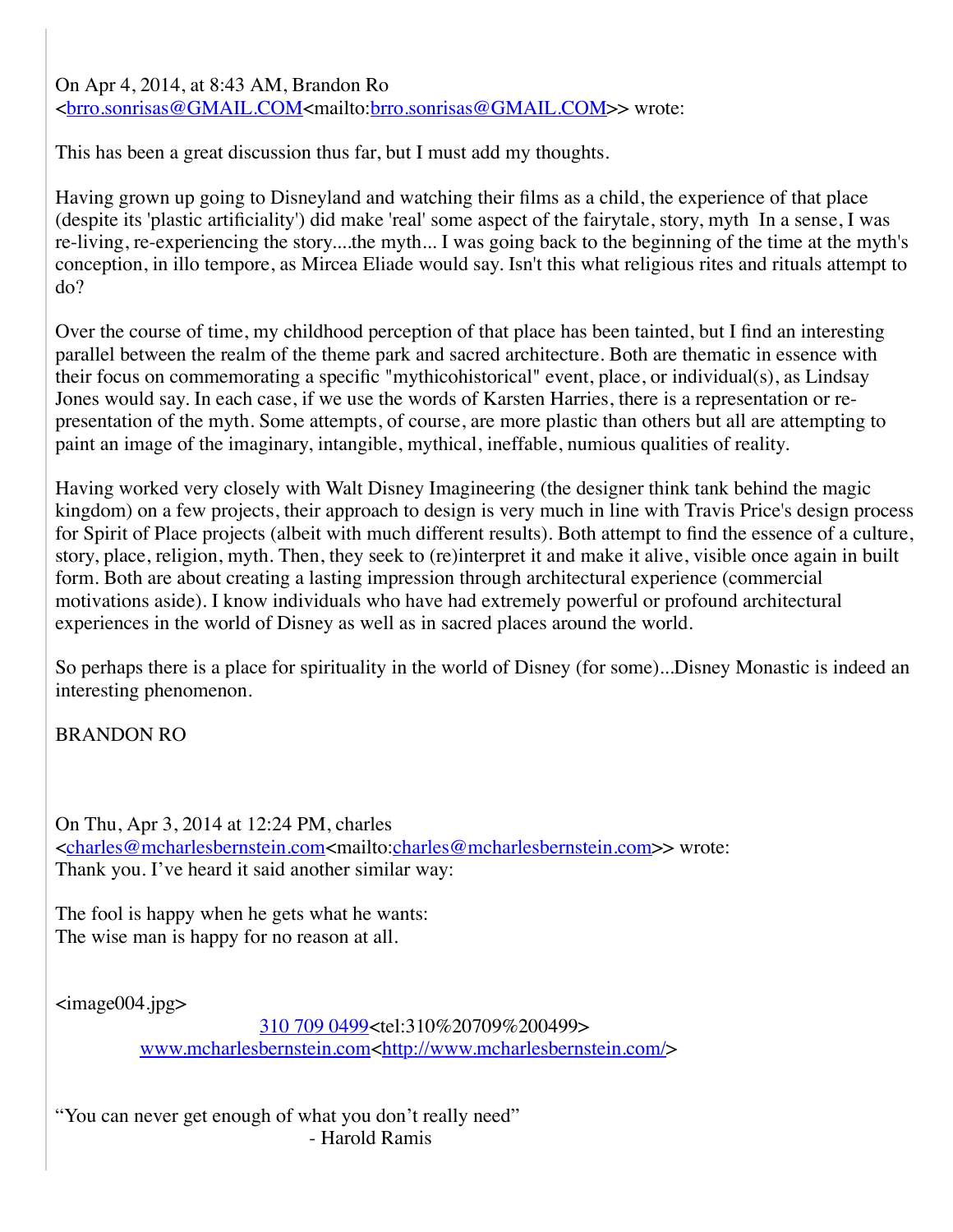From: ACS is a new scholarly forum on architecture and spiritualit [mailto: AM-CARC-ACS-L@LISTSERV.TAMU.EDU<mailto[:AM-CARC-ACS-L@LISTSERV.TAMU.EDU](mailto:AM-CARC-ACS-L@LISTSERV.TAMU.EDU)>] On Behalf Of Prem Chandavarkar Sent: Wednesday, April 02, 2014 7:02 PM

To: [AM-CARC-ACS-L@LISTSERV.TAMU.EDU<](mailto:AM-CARC-ACS-L@LISTSERV.TAMU.EDU)mailto[:AM-CARC-ACS-L@LISTSERV.TAMU.EDU>](mailto:AM-CARC-ACS-L@LISTSERV.TAMU.EDU) Subject: Re: Disney Monastic

Yama said: The good is one thing; the pleasant, another. Both of these, serving different needs, bind a man. It goes well with him who, of the two, takes the good; but he who chooses the pleasant misses the end.

Both the good and the pleasant present themselves to a man. The calm soul examines them well and discriminates. Yea, he prefers the good to the pleasant; but the fool chooses the pleasant out of greed and avarice.

Katha Upanishad Chapter 2, Verses 1-2

(For those who are not familiar with the Upanishads, see http://en.wikipedia.org/wiki/Upanishads)

<image003.png>

On 02-Apr-2014, at 8:12 pm, Travis Price <[Travis@TRAVISPRICEARCHITECTS.COM<](mailto:Travis@TRAVISPRICEARCHITECTS.COM)mailto[:Travis@TRAVISPRICEARCHITECTS.COM>](mailto:Travis@TRAVISPRICEARCHITECTS.COM)> wrote:

I kind of like mommy kissing Santa Claus myself! Let's all go to Disneyland and sort it out! Rabelais would encourage humor at this junction! Travis

Travis L Price III, FAIA Travis Price Architects 1028 33rd St NW – 320 Washington, DC 20007 202 . 965 . 7000

 $\langle \text{image} 001 \text{.jpg} \rangle$ [www.TravisPriceArchitects.com<http://www.travispricearchitects.com/>](http://www.travispricearchitects.com/) [www.SpiritofPlace-Design.com<http://www.spiritofplace-design.com/>](http://www.spiritofplace-design.com/) [www.ArchaeologyofTomorrow.com<http://www.archaeologyoftomorrow.com/](http://www.archaeologyoftomorrow.com/)>

[From: ACS is a new scholarly forum on architecture and spiritualit \[mailto:AM-CARC-ACS-](mailto:AM-CARC-ACS-L@LISTSERV.TAMU.EDU)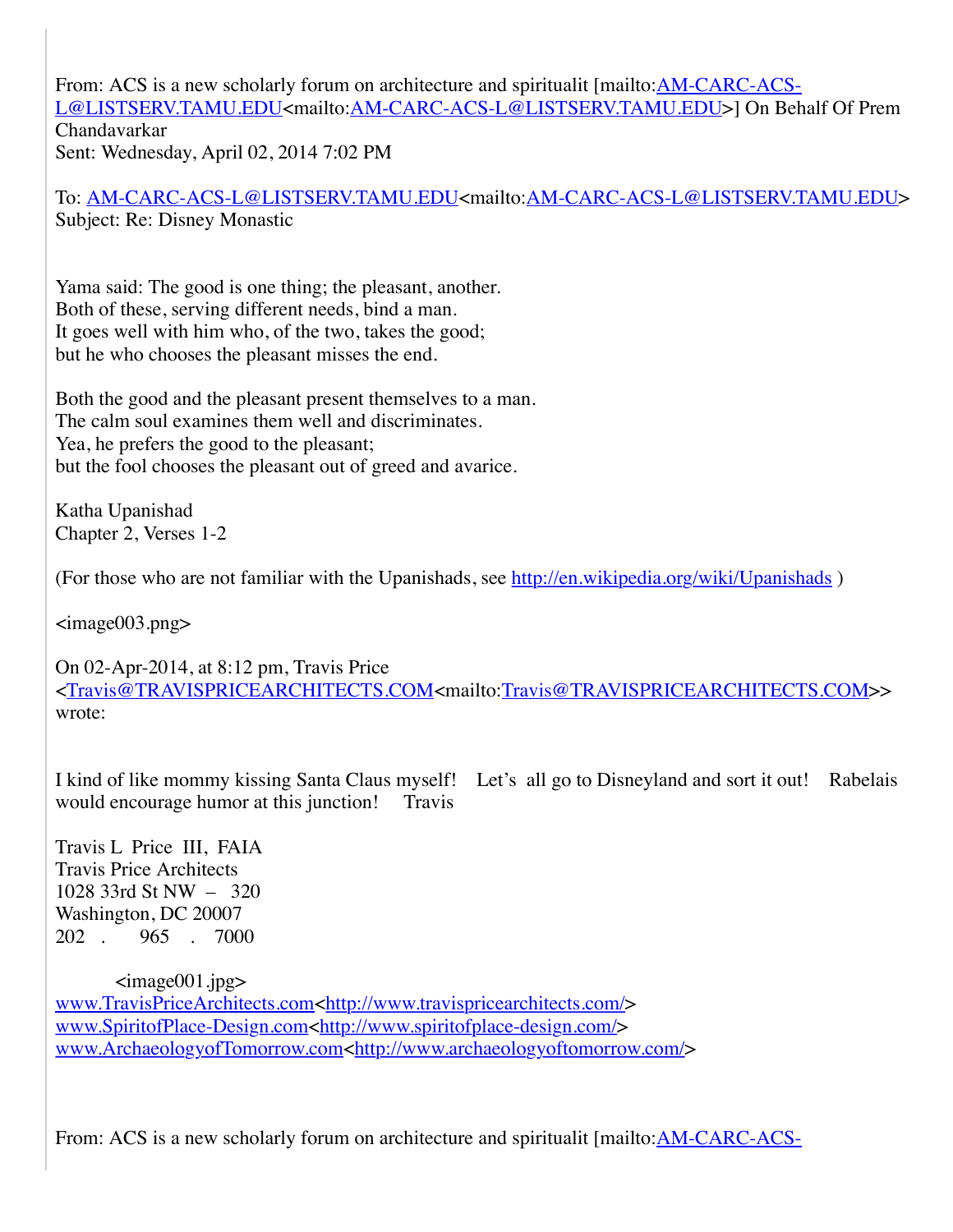[L@LISTSERV.TAMU.EDU\] On Behalf Of D-D](mailto:AM-CARC-ACS-L@LISTSERV.TAMU.EDU) Sent: Wednesday, April 02, 2014 7:53 AM To: [AM-CARC-ACS-L@LISTSERV.TAMU.EDU<](mailto:AM-CARC-ACS-L@LISTSERV.TAMU.EDU)mailto[:AM-CARC-ACS-L@LISTSERV.TAMU.EDU>](mailto:AM-CARC-ACS-L@LISTSERV.TAMU.EDU) Subject: Re: Disney Monastic

Hey Nobody is telling you to lie to your children.... I like Disney, Santa Claus, and the "Easter Bunny".... if you want to tell them they aren't real then knock yourself out.... for me fairy tales are great.... and the sources of great literature... go Robin Hood....

If you want a great escape from all the crass political correctness in the world try the Magic Kingdom... for a spiritual experience... try church on Sunday....

On Tuesday, April 1, 2014 11:14 PM, "Michael J. Crosbie, Ph.D., FAIA" <[faithandform@COMCAST.NET](mailto:faithandform@COMCAST.NET)<mailto:[faithandform@COMCAST.NET](mailto:faithandform@COMCAST.NET)>> wrote: Ya just can't tell the real plastic from the fake plastic anymore.... Michael J. Crosbie, Ph.D., FAIA Editor-in-Chief Faith & Form 47 Grandview Terrace Essex, CT 06426 [860-575-4702](tel:860-575-4702)<tel:[860-575-4702](tel:860-575-4702)> [www.faithandform.com<http://www.faithandform.com/](http://www.faithandform.com/)> [www.linkedin.com/in/michaeljcrosbie<http://www.linkedin.com/in/michaeljcrosbie](http://www.linkedin.com/in/michaeljcrosbie)> FOLLOW US ON TWITTER: <http://twitter.com/faithandform>

\_\_\_\_\_\_\_\_\_\_\_\_\_\_\_\_\_\_\_\_\_\_\_\_\_\_\_\_\_\_\_\_ From: "Travis Price"

<[Travis@TRAVISPRICEARCHITECTS.COM<](mailto:Travis@TRAVISPRICEARCHITECTS.COM)mailto[:Travis@TRAVISPRICEARCHITECTS.COM>](mailto:Travis@TRAVISPRICEARCHITECTS.COM)> To: [AM-CARC-ACS-L@LISTSERV.TAMU.EDU<](mailto:AM-CARC-ACS-L@LISTSERV.TAMU.EDU)mailto[:AM-CARC-ACS-L@LISTSERV.TAMU.EDU>](mailto:AM-CARC-ACS-L@LISTSERV.TAMU.EDU) Sent: Tuesday, April 1, 2014 9:41:54 AM

Subject: Re: Disney Monastic

Disney Monastic has got to be the most bogus rip off ever conceived, even using the word "conceive" is too kind. It reminds me of some tourists years ago touting how much fun it was at Christmas at Disneyworld to see how every culture in the world made its different Christmas Tree ornaments! Hindhu or Buddhist Christmas tree ornaments were the highest sellers…. The delusions of mercantilism cloaked in the worst veneer of cartoon theology. May everyone spend the same money or less, to go to a real spiritual place somewhere on the globe at least once. It would mean a lot to know what real wine tastes like instead of Disney Cool-Aid. Travis

Travis L Price III, FAIA Travis Price Architects 1028 33rd St NW – 320 Washington, DC 20007 202 . 965 . 7000

 $\langle \text{image}001 \text{.jpg} \rangle$ [www.TravisPriceArchitects.com<http://www.travispricearchitects.com/>](http://www.travispricearchitects.com/) [www.SpiritofPlace-Design.com<http://www.spiritofplace-design.com/>](http://www.spiritofplace-design.com/) [www.ArchaeologyofTomorrow.com<http://www.archaeologyoftomorrow.com/](http://www.archaeologyoftomorrow.com/)>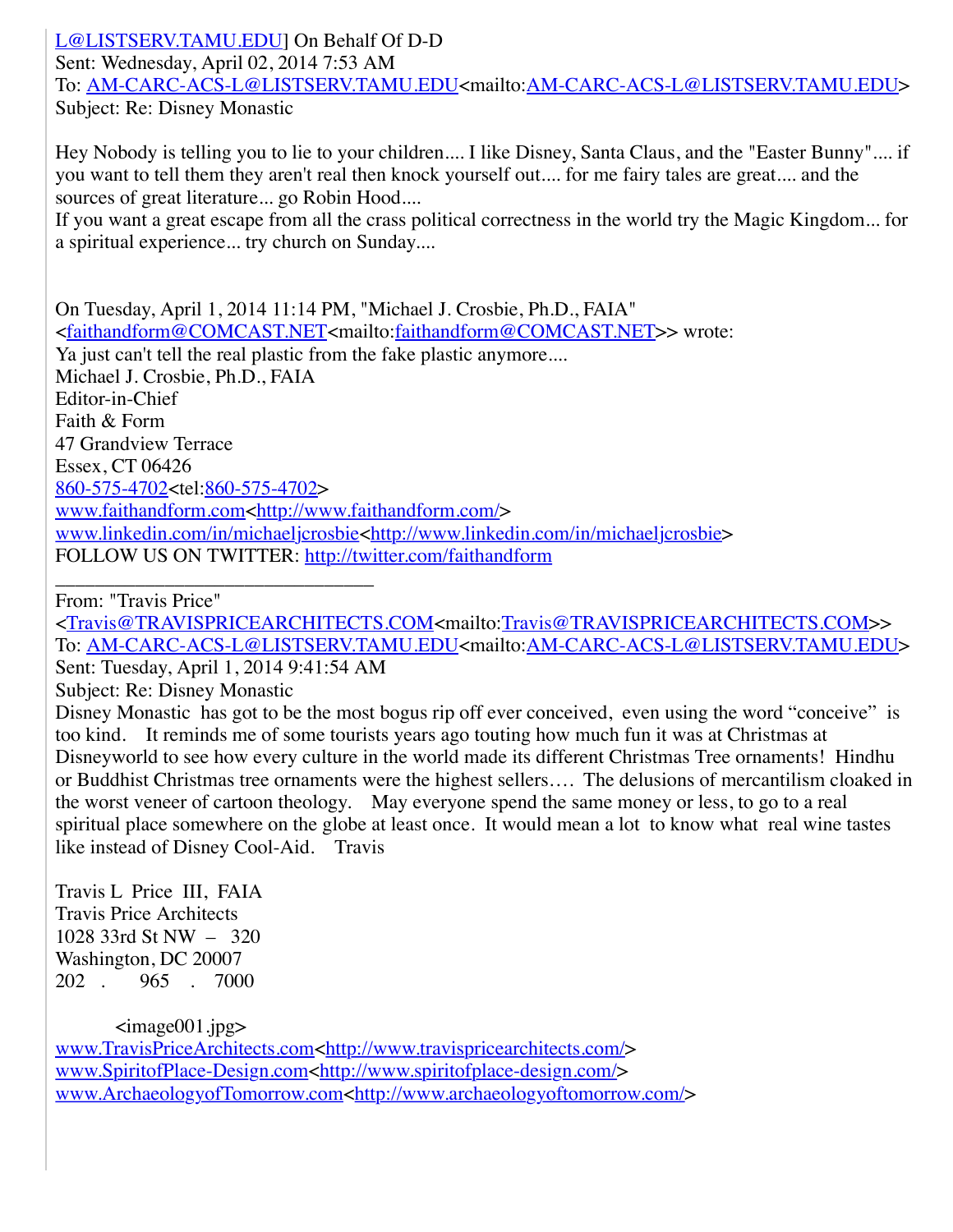From: ACS is a new scholarly forum on architecture and spiritualit [mailto: **AM-CARC-ACS-**L@LISTSERV.TAMU.EDU] On Behalf Of David Seamon Sent: Monday, March 31, 2014 7:20 PM To: [AM-CARC-ACS-L@LISTSERV.TAMU.EDU<](mailto:AM-CARC-ACS-L@LISTSERV.TAMU.EDU)mailto[:AM-CARC-ACS-L@LISTSERV.TAMU.EDU>](mailto:AM-CARC-ACS-L@LISTSERV.TAMU.EDU) Subject: Re: Disney Monastic

Barbara Geiger's message reminds me of the following passage from Mircea Eliade:

"The most commonplace existence swarms with images and symbols. Let us repeat… that symbols never disappear from the reality of the psyche. The aspect of them may change, but their function remains the same; one has only to look behind the latest masks… The life of modern man is swarming with halfforgotten myths, decaying herophanies and secularized symbols… They are of no less interest for all that. These degraded images present us the only possible point of departure for the spiritual renewal of modern man. It is of the greatest importance… to rediscover a whole mythology, if not a theology, still conceals in the most ordinary, everyday life of contemporary man; it will depend upon himself whether he can work his way back to the source and discover the profound meanings of all these faded images and damaged myths…. (IMAGES AND SYMBOLS, 1969, pp. 16-20).

Dr. David Seamon Professor of Environment-Behavior & Place Studies Department of Architecture 211 Seaton Hall Kansas State University Manhattan, KS 66506-2901 [785-532-5953](tel:785-532-5953)<tel:[785-532-5953](tel:785-532-5953)> [triad@ksu.edu](mailto:triad@ksu.edu)<mailto:[triad@ksu.edu](mailto:triad@ksu.edu)> [www.arch.ksu.edu/seamon/<http://www.arch.ksu.edu/seamon/](http://www.arch.ksu.edu/seamon/)> <http://ksu.academia.edu/DavidSeamon>

[From: ACS is a new scholarly forum on architecture and spiritualit \[mailto:AM-CARC-ACS-](mailto:AM-CARC-ACS-L@LISTSERV.TAMU.EDU)L@LISTSERV.TAMU.EDU] On Behalf Of Julio Bermudez Sent: Sunday, March 30, 2014 11:56 AM To: [AM-CARC-ACS-L@LISTSERV.TAMU.EDU<](mailto:AM-CARC-ACS-L@LISTSERV.TAMU.EDU)mailto[:AM-CARC-ACS-L@LISTSERV.TAMU.EDU>](mailto:AM-CARC-ACS-L@LISTSERV.TAMU.EDU) Subject: Re: Disney Monastic

Dear friends,

One of our ACS members, Barbara Geiger, asked me to post the following message. I just checked the reference and found the whole idea of "Disney Monastic" worth ACS consideration (although I am refraining from making a comment until you know more). Here it goes:

-------------------------------------------- A colleague of mine has published a book called A Disney Monastic [\(http://www.disneymonastics.com/](http://www.disneymonastics.com/)). Kevin Goodman is an Episcopalian priest who finds amazing spiritual depth in Disney World. He has been exploring this topic for years, offers Disney World retreats, and manages to integrate spirituality with (what to me is) the height of American commercialism. It's kind of amazing.

I wonder if there might be some ACS members who would find this of interest--Disney World as a space/place, God in the reiterated American experience.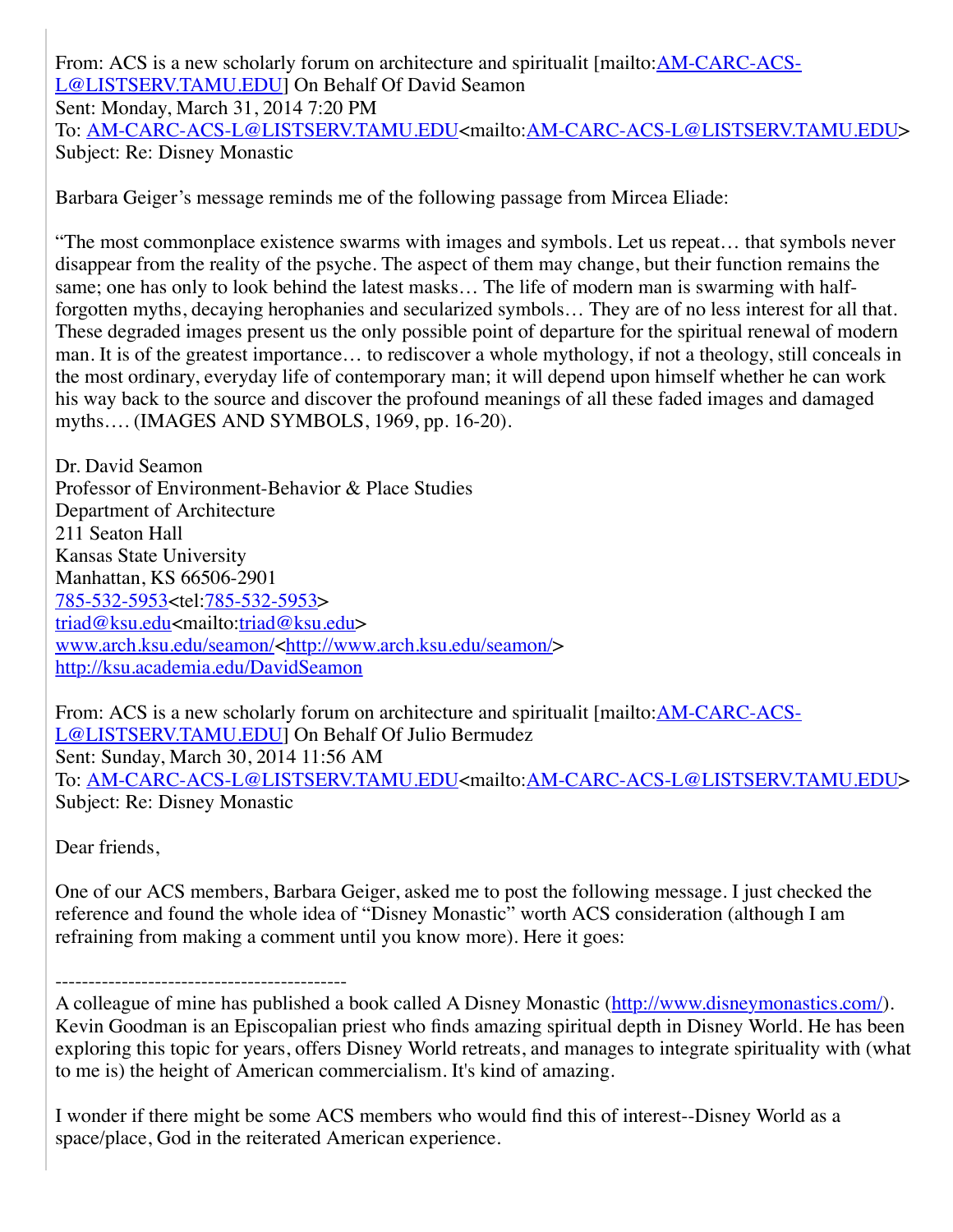height of American commercialism. It's kind of amazing.

I wonder if there might be some ACS members who would find this of interest--Disney World as a space/place, God in the reiterated American experience.

Thanks for considering. Barbara Geiger College of Architecture, Illinois Institute of Technology email: <br />
<u>email: <br />
email: <br />
email: <br />
email: <emp><br />
email: <emp><br />
email: <emp></a>
email: <emp></a>
email: <emp></u> [barbarageiger.net<http://barbarageiger.net/>](http://barbarageiger.net/) [<http://barbarageiger.net<http://barbarageiger.net/](http://barbarageiger.net/)>> [fermeornee.com<http://fermeornee.com/>](http://fermeornee.com/) <[http://fermeornee.com<http://fermeornee.com/](http://fermeornee.com/)>>

------------------------------------------------- Julio Bermudez, Ph.D. Associate Professor

The Catholic University of America School of Architecture and Planning Crough Center of Architectural Studies 620 Michigan Ave NE Washington, DC 20064

 $(202)$  319-5755 <tel: %28202%29%20319-5755 > (phone) [bermudez@cua.edu](mailto:bermudez@cua.edu)<mailto:[bermudez@cua.edu](mailto:bermudez@cua.edu)> (email) <http://faculty.cua.edu/bermudez> (web)

"leap and the net will appear"

TIMOTHY KENT PARKER PhD Assistant Professor, History & Theory of Architecture & Art School of Architecture & Art Norwich Unviersity Northfield, VT [tparker@norwich.edu](mailto:tparker@norwich.edu)<mailto:[tparker@norwich.edu](mailto:tparker@norwich.edu)> / [802-485-2629](tel:802-485-2629)

-- Luigi Bartolomei, DA - DIPARTIMENTO DI ARCHITETTURA ALMA MATER STUDIORUM - UNIVERSITA' DI BOLOGNA Facoltà di Ingegneria viale Risorgimento 2 40136 Bologna cell +39 338 4101350